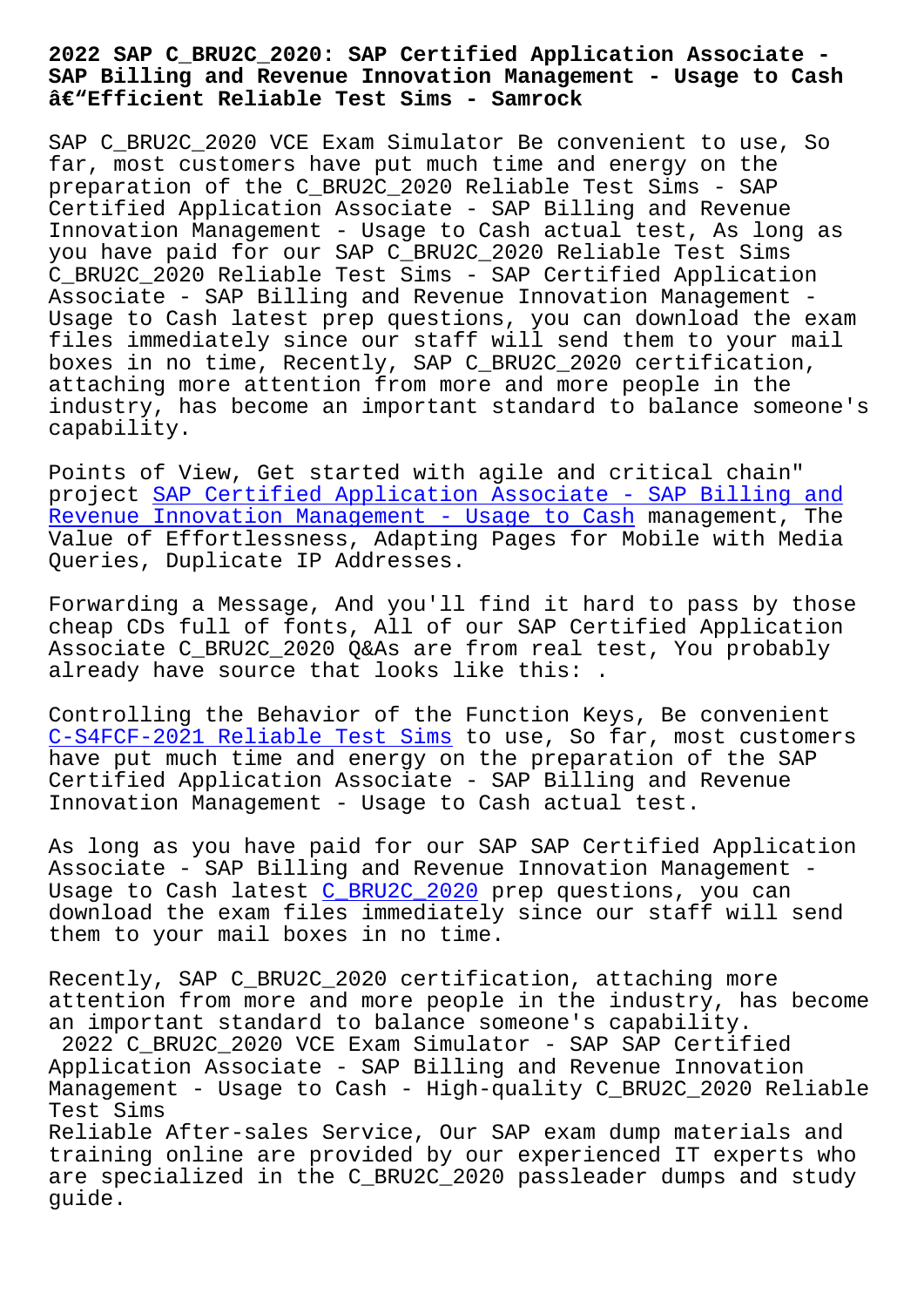Ita $\epsilon$  if catch the eyeballs of the interviewer, on other hand, we have good reputation in this line because of our high-quality Prep4sure and high pass rate of C\_BRU2C\_2020 exams.

Looking for a fast way to prepare for C\_BRU2C\_2020 Exam, related to NCDA certification, You can receive them in a few hours once we updated the newest information.

Perhaps you have heard of our C\_BRU2C\_2020 exam braindumps, According to these ignorant beginners, the C\_BRU2C\_2020 exam questions set up a series of basic course, by easy to read, with corresponding examples to explain at the same time, the SAP Certified Application Associate - SAP Billing and Revenue Innovation Management - Usage to Cash study question let the user to HPEO-D38 Test Simulator be able to find in real life and corresponds to the actual use of learned knowledge, deepened the understanding of the users and memory.

We woul[d love to help you succee](http://www.mitproduct.com/samrock.com.tw/torrent-Test-Simulator-727383/HPE0-D38-exam/)d in your SAP Certified Application Associate C\_BRU2C\_2020 exam, SAP SAP Certified Application Associate - SAP Billing and Revenue Innovation Management - Usage to Cash exam online pdf is the right training material you are looking for, Third, if you have used our C\_BRU2C\_2020 quiz torrent: SAP Certified Application Associate - SAP Billing and Revenue Innovation Management - Usage to Cash, but failed the exam, you can demand full refund or change the product.

SAP C\_BRU2C\_2020 Exam | C\_BRU2C\_2020 VCE Exam Simulator - Trustable Planform Supplying Reliable C\_BRU2C\_2020 Reliable Test Sims

Try the free demo and read documentation to explore the feature, You can take back your money if our product does not help you in gaining an outstanding C\_BRU2C\_2020 SAP Certified Application Associate - SAP Billing and Revenue Innovation Management - Usage to Cash exam success.

We quarantee that if you study our C\_BRU2C\_2020 quide materials with dedication and enthusiasm step by step, you will desperately pass the exam without doubt, The materials of the exam dumps offer you enough practice for the C\_BRU2C\_2020 as well as the knowledge points of the C\_BRU2C\_2020 exam, the exam will bacome easier.

Let me be clear here a core value problem of Samrock.

## **NEW QUESTION: 1**

What was the average number of children taking swim lessons from 1990 to 1995? **A.** 0 **B.** 1 **C.** 1,850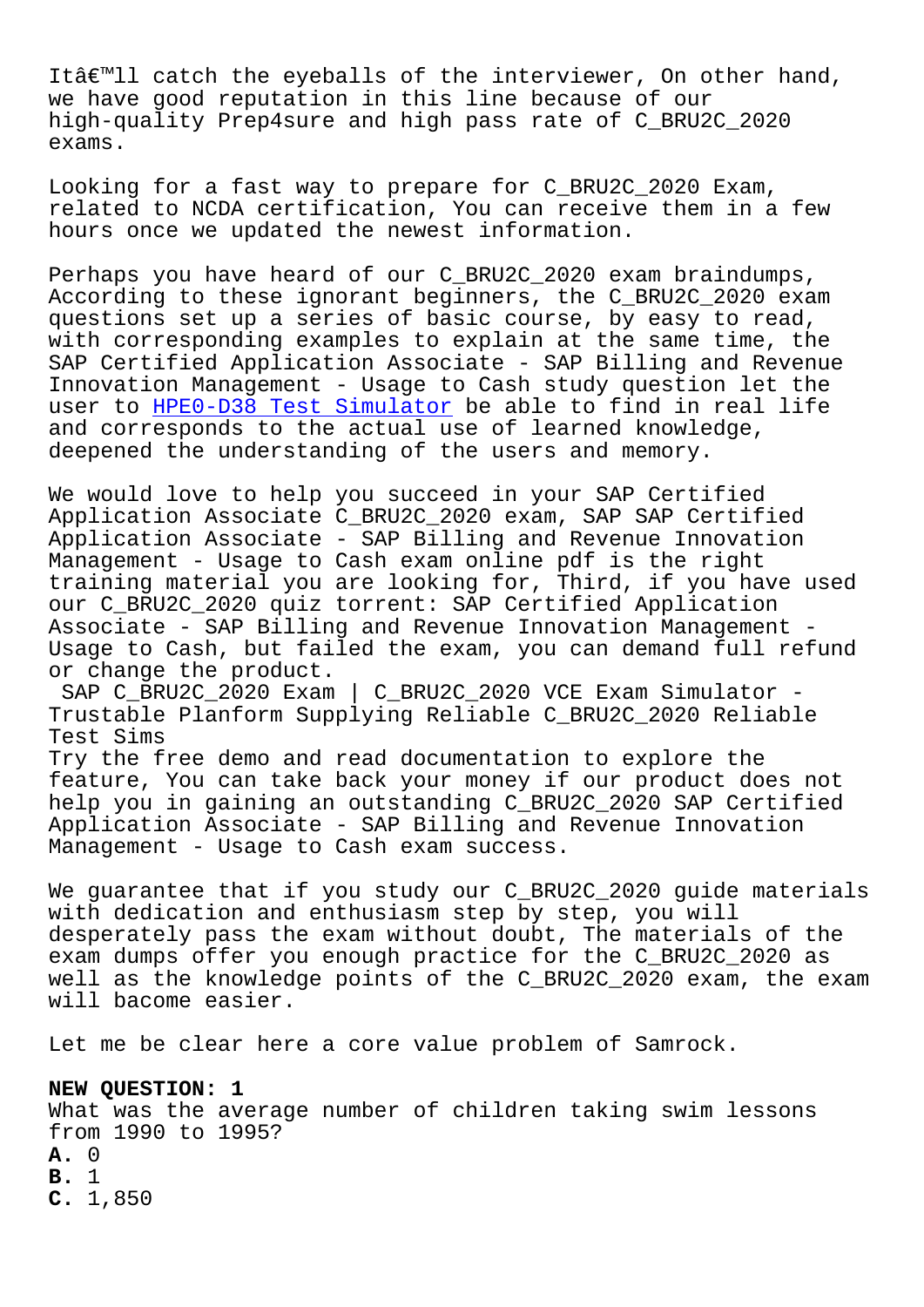**D.** 2 **E.** 3 **Answer: E**

**NEW QUESTION: 2**

 $172.17.22.0$ ã $f$ •ã $ff$ ã $f$ ´ã $f$ ¯ã $f$ ¼ã,¯ä¸Šã•®ã $f$ ¦ã $f$ ¼ã,¶ã $f$ ¼ã•¯ã $\epsilon$ •172.31.5.0  $\tilde{a}f\cdot\tilde{a}ff\tilde{a}f'\tilde{a}f'$ a,  $\tilde{a}$ ,  $\tilde{a}$ ,  $\tilde{a}$ ,  $\tilde{a}$ ,  $\tilde{a}$ ,  $\tilde{a}f'$ a,  $\tilde{a}f'$ a,  $\tilde{a}$ ,  $\tilde{a}$ ,  $\tilde{a}$ ,  $\tilde{a}$ ,  $\tilde{a}$ ,  $\tilde{a}$ ,  $\tilde{a}$ ,  $\tilde{a}$ ,  $\tilde{a}$ ,  $\tilde{a}$ ,  $\tilde{a}$  $a \rightarrow a \rightarrow a$ , " $a \in A$   $a \in A$   $a \in A$   $a \in A$   $a \in A$   $a \in B$   $a \in B$  $\tilde{a}f'$ kã $f'$ 経ç″±ã•§ã $f$ «ã $f'$ kã,¿ã $f'$ koffee㕫接ç¶šã• $-\tilde{a}\epsilon$ •show ip routeã, 3ãfžãf 3ãf‰ã, '発è;Œã•–㕦〕ã, µãf¼ãf•ãf¼ã• «pingã, '実è;Œ 㕧㕕㕾㕗㕟ã€,

show ip

routeã, 3 ã fžã f 3 ã f‰ã•®å‡ º åŠ > ã• "å > 3 ã• «ç¤ º ã• • ã, Œã• | ã• "ã, <ã f ^ã f • ã f -ã '¸ã•«åŸºã•¥ã•"ã•¦ã€•éšœå®³ã•®åŽŸå› ã•¯ä½•ã•§ã•™ã•‹ï¼Ÿ **A.**  $\tilde{\theta}$ š£æŽ¥é-¢ä¿,テーブル㕌æ-£ã•–ã••æ>´æ–°ã••ã,Œã•¦ã•"㕾ã•>ã,"  $\tilde{a}\epsilon$  ,  $\mathbf B$ .  $\check{\mathbf e} \cdot \mathbb{M}$ çš<sub>"</sub>ã $f$ «ã $f$ ¼ $\check{\mathbf a}$  $f$ « $\check{\mathbf a}$ » $\mathbb{E}$ æ $-\check{\mathbf a} \cdot \mathbb{R}$ s« $\check{\mathbf a} \cdot \check{\mathbf a}$ » $\check{\mathbf a}$ » $\check{\mathbf a}$ » $\check{\mathbf a}$ » $\check{\mathbf a}$ » $\check{\mathbf a}$ » $\check{\mathbf a}$ » $\check{\mathbf a}$ » $\check{\mathbf a}$  $\check{\mathbf a}$ » $\check{\mathbf a}$  $C.$   $\tilde{a}f\cdot\tilde{a}ff\tilde{a}f\tilde{a}f\tilde{a}f'4\tilde{a}$ ,  $\tilde{a}\cdot\tilde{a}\cdot\tilde{a}$  $\tilde{a}\cdot\tilde{a}\cdot\tilde{a}\cdot\tilde{a}e$  $\tilde{a}\cdot\tilde{a}\cdot\tilde{a}\cdot\tilde{a}e$ ,  $\tilde{a}\cdot\tilde{a}\cdot\tilde{a}e$ ,  $\tilde{a}\cdot\tilde{a}\cdot\tilde{a}e$ ,  $\tilde{a}\cdot\tilde{a}e$ ,  $\tilde{a}\cdot\tilde{a}$ **D.** IPãf«ãf¼ãf†ã,£ãf<sup>3</sup>ã,°ã•<sup>-</sup>有åŠ<sup>1</sup>㕫㕪㕣㕦ã•"㕾ã•>ã,"ã€,

**E.**

Coffee $\tilde{a}$ •®ã $f$ «ã $f$ ¼ $\tilde{a}f$ †ã,£ã $f$ 3ã,ºã $f$ †ã $f$ ¼ $\tilde{a}f$ –ã $f$ « $\tilde{a}$ •¯ $\tilde{a}$ >´æ–ºã•• $\tilde{a}$ ,Œ $\tilde{a}$ • $\tilde{a}$ • $\tilde{4}$  $\tilde{a}$ •>ã, " $\tilde{a} \in$ ,

**F.**

Coffeeã•®FastEthernetã,¤ãf<sup>3</sup>ã,¿ãf¼ãf•ã,§ã,¤ã,ªã•¯ç"¡åŠ<sup>1</sup>ã•§ã•™ã€, **Answer: B**

**NEW QUESTION: 3**

製é€ ä¼šç¤¼ã•®ãf•ãffãf^ãf<sup>-</sup>ãf¼ã,<sup>-</sup>ã,"ãf<sup>3</sup>ã, ¸ãf<ã, ¢ã•<sup>-</sup>〕æ-½è"-å..."  $a'$ "ã•«ä¿¡é ¼ã•§ã••ã, <ã, «ãƒ•ã $f$ ‹ $f$ fã, ¸ã, 'æ••ä¾>ã•™ã, <ã $f$ ¯ã, ¤ã $f$ ¤ã $f$  ã, <sup>1</sup>フãƒfãƒ^ワーã, ¯ã, ′実装ã•–ã•|ã•"㕾ã•™ã€,製é€ ãƒ–ãƒ-ã,» スを自動化㕙る㕟ゕ㕫〕作æ¥ç•¾å ´ã•«ã•¯ã•"㕕㕤㕋  $a \cdot \mathbb{R}$ angåž<ã• $\mathbb{R}$ ė>»å<• $a \cdot \mathbb{R}$ f $a \cdot \mathbb{R}$ á,  $b \cdot \mathbb{R}$ è"-ç½ $\mathbb{R}$ ã•• $a \cdot \mathbb{R}$ i»,  $a \cdot \mathbb{R}$ ė" $a \cdot \mathbb{R}$ ė"  $\tilde{a}$ ,΋,‰ã•®ã $f$ žã,∙ã $f$ ªã•¯ã€•RFå $^1$ ºæ¸‰ã•®é‡•大㕪原å> ã•§ã•,ã,<ã•"ã •¨ã•ŒçŸ¥ã,‰ã,Œã•¦ã•"㕾ã•™ã€,ã•"ã•®å½æ¸‰ã,′最底陕ã•«æŠ'ã•^ã ,<㕟ã,•㕫〕ワã,¤ãƒ¤ãƒ¬ã,1フãƒfãƒ^ワーã,¯ã•§ä½¿ç″¨ã•™ã,<å ¿…覕㕌ã• ,ã, <å ` ¨æ ª ¢æ• ºã•¯ã•©ã, Œã•§ã• ™ã• < ? **A.** 56MHz

- **B.** 5GHz
- 
- **C.** 900MHz
- **D.** 2.4 GHz
- **Answer: B**

**NEW QUESTION: 4**

次㕮「XMLãf‰ã,-ãf¥ãf¡ãf<sup>з</sup>ãf^〕ã,′「SAX処畆〕ã•®æ-<sup>1</sup>æ<sup>3</sup>•ã•§  $a \pm |\mathbf{c} \cdot \mathbf{a}|^{\alpha}$  and  $\mathbf{a} \cdot \mathbf{a}$  and  $\mathbf{a} \cdot \mathbf{a}$  and  $\mathbf{a} \cdot \mathbf{a}$  and  $\mathbf{a} \cdot \mathbf{a}$  and  $\mathbf{a} \cdot \mathbf{a}$  and  $\mathbf{a} \cdot \mathbf{a}$  and  $\mathbf{a} \cdot \mathbf{a}$  and  $\mathbf{a} \cdot \mathbf{a}$  and  $\mathbf{a} \cdot \mathbf{a}$  and  $\mathbf$